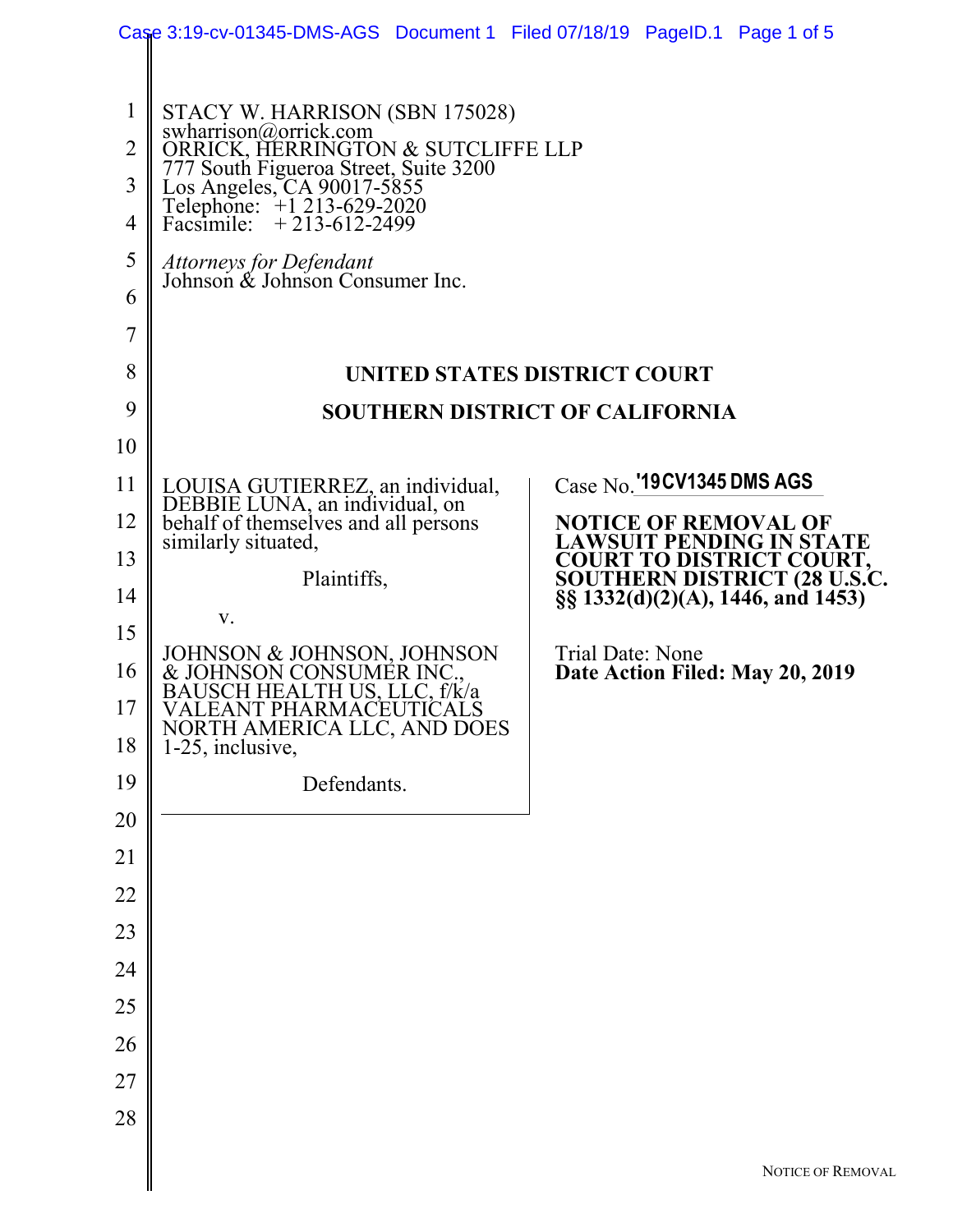| $\mathbf{1}$   | TO THE CLERK OF THE ABOVE-ENTITLED COURT:                                                                                                                                                                    |  |  |  |  |
|----------------|--------------------------------------------------------------------------------------------------------------------------------------------------------------------------------------------------------------|--|--|--|--|
| $\overline{2}$ | PLEASE TAKE NOTICE that defendant Johnson & Johnson Consumer Inc.                                                                                                                                            |  |  |  |  |
| 3              | ("JJCI") hereby removes this civil action captioned as Louisa Gutierrez, Debbie                                                                                                                              |  |  |  |  |
| $\overline{4}$ | Luna v. Johnson & Johnson, Johnson & Johnson Consumer, Inc., Bausch Health                                                                                                                                   |  |  |  |  |
| 5              | US, LLC, f/k/a Valeant Pharmaceuticals North America LLC, Case No. 37-2019-                                                                                                                                  |  |  |  |  |
| 6              | 00025810-CU-CTL (the "Action"), from the Superior Court of California in and for                                                                                                                             |  |  |  |  |
| $\overline{7}$ | the County of San Diego to the United States District Court for the Southern                                                                                                                                 |  |  |  |  |
| 8              | District of California. This removal is timely taken pursuant to 28 U.S.C.                                                                                                                                   |  |  |  |  |
| 9              | $\S\S$ 1332(d)(2)(A), 1446, and 1453, based on the following grounds: <sup>1</sup>                                                                                                                           |  |  |  |  |
| 10             | I.<br><b>Pleadings and Process</b>                                                                                                                                                                           |  |  |  |  |
| 11             | 1. On May 20, 2019, Louisa Gutierrez and Debbie Luna ("Plaintiffs")                                                                                                                                          |  |  |  |  |
| 12             | electronically filed the Complaint in the Superior Court of California in and                                                                                                                                |  |  |  |  |
| 13             | for the County of San Diego. A copy of the Complaint is attached hereto as                                                                                                                                   |  |  |  |  |
| 14             | <b>Exhibit A.</b>                                                                                                                                                                                            |  |  |  |  |
| 15             | 2. On June 4, 2019, Plaintiffs electronically filed the First Amended Complaint                                                                                                                              |  |  |  |  |
| 16             | ("FAC") in the same action. On July 8, 2019, Plaintiffs served JJCI with the                                                                                                                                 |  |  |  |  |
| 17             | FAC. A copy of the FAC is attached hereto as <b>Exhibit B</b> along with the                                                                                                                                 |  |  |  |  |
| 18             | Notice of Service of Process on JJCI and a Summons.                                                                                                                                                          |  |  |  |  |
| 19             | 3. On June 28, 2019, Plaintiffs served Bausch Health US, LLC, f/k/a Valeant                                                                                                                                  |  |  |  |  |
| 20             | Pharmaceuticals North America LLC ("Bausch") with the FAC. Plaintiffs                                                                                                                                        |  |  |  |  |
| 21             | also served on Bausch a Notice of Service of Process and a Summons, all                                                                                                                                      |  |  |  |  |
| 22             | attached hereto as <b>Exhibit C</b> .                                                                                                                                                                        |  |  |  |  |
| 23             | 4. Defendant Johnson & Johnson has not been served with a summons or                                                                                                                                         |  |  |  |  |
| 24             | complaint in this action.                                                                                                                                                                                    |  |  |  |  |
| 25             |                                                                                                                                                                                                              |  |  |  |  |
| 26             | <sup>1</sup> A removing defendant is only required to provide a "short and plain statement" of the bases for<br>removal and need not present or plead evidentiary detail. Dart Cherokee Basin Operating Co., |  |  |  |  |
| 27             | LLC v. Owens, 135 S. Ct. 547, 551 (2014); see also Janis v. Health Net, Inc., 472 F. App <sup>7</sup> x 533,<br>534 (9th Cir. 2012) ("Nothing in 28 U.S.C. § 1446 requires a removing defendant to attach    |  |  |  |  |
| 28             | evidence of the federal court's jurisdiction to its notice of removal. Section 1446(a) requires<br>merely a 'short and plain statement of the grounds for removal."").                                       |  |  |  |  |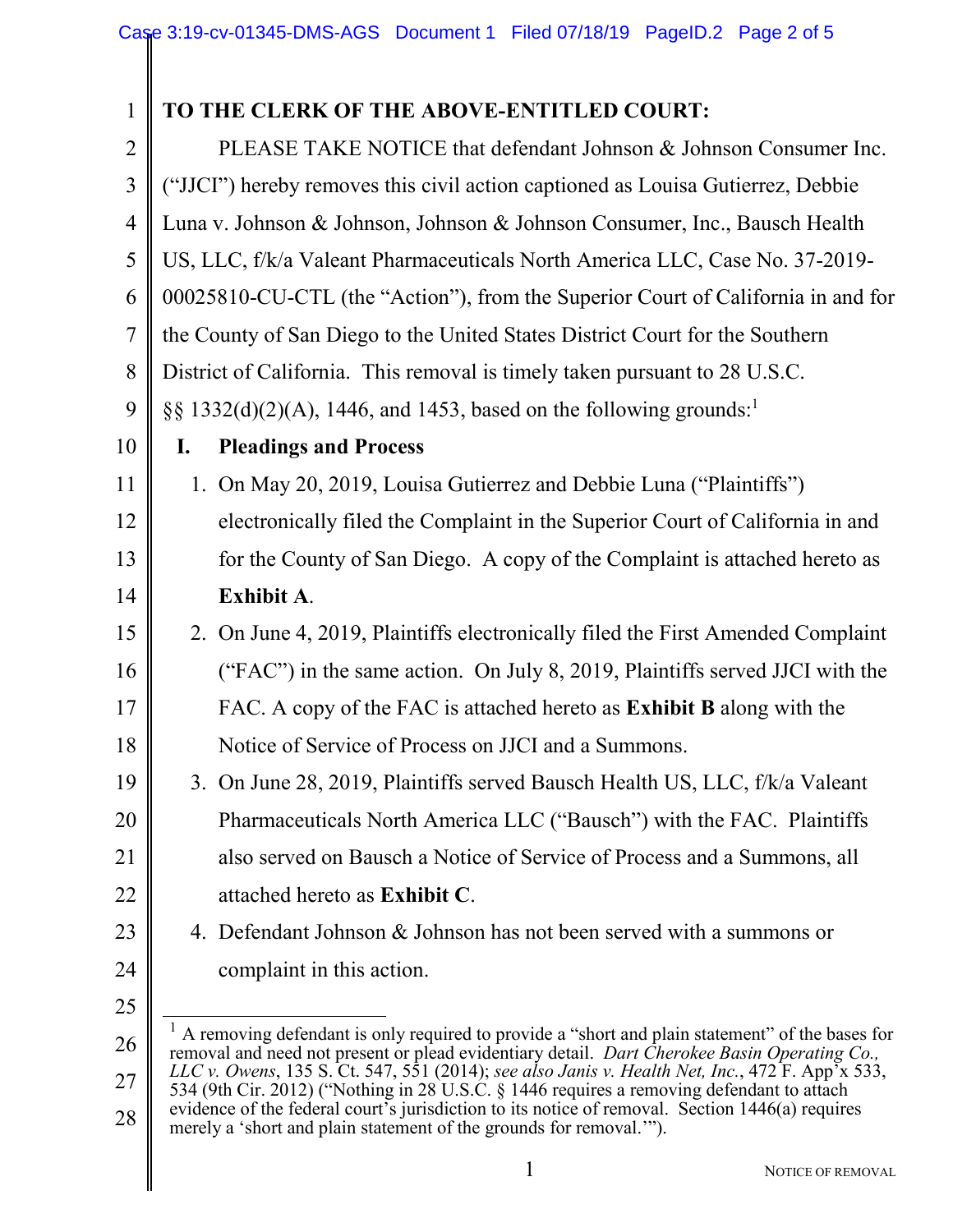|                |    | Case 3:19-cv-01345-DMS-AGS Document 1 Filed 07/18/19 PageID.3 Page 3 of 5       |
|----------------|----|---------------------------------------------------------------------------------|
| $\mathbf{1}$   |    | 5. Together, Exhibits A through C constitute all pleadings and process in the   |
| $\overline{2}$ |    | Action. See 28 U.S.C. §§ 1446 and 1453.                                         |
| 3              | П. | <b>Timeliness of Removal</b>                                                    |
| $\overline{4}$ |    | 6. No defendant was served with the FAC more than 30 days before filing of      |
| 5              |    | this Notice of Removal, which, accordingly, is filed within the time provided   |
| 6              |    | by 28 U.S.C. $\S$ 1446(b)(1).                                                   |
| $\overline{7}$ | Ш. | Jurisdiction Pursuant to 28 U.S.C. § 1332(d)(B)                                 |
| 8              |    | 7. Bausch, the only other defendant to have been joined and served, consents to |
| 9              |    | the filing of this Notice of Removal. However, consent is not required for      |
| 10             |    | removal of a class action, pursuant to 28 U.S.C. § 1453(b).                     |
| 11             |    | 8. The Court has original jurisdiction over this action pursuant to 28 U.S.C.   |
| 12             |    | § 1332 and the Action may be removed to this Court pursuant to 28 U.S.C.        |
| 13             |    | §§ 1446 and 1453(b). The Action concerns a putative class action in which:      |
| 14             |    | $(1)$ the proposed class contains at least 100 members; (2) no defendant is a   |
| 15             |    | state, state official, or other governmental entity; (3) there is diversity     |
| 16             |    | between at least one putative class member and one defendant; and (4) the       |
| 17             |    | total amount in controversy for all putative class members exceeds the sum      |
| 18             |    | of \$5,000,000 in the aggregate, exclusive of interest and costs.               |
| 19             |    | 9. There are 100 or more proposed class members, as is evidenced by the FAC,    |
| 20             |    | which states the class is "Plaintiffs and all persons who purchased the         |
| 21             |    | Talcum Products within the state of California at any time from four years      |
| 22             |    | prior to the filing of this complaint" Ex. B at $\P$ 6.                         |
| 23             |    | 10. No defendant is a state, state official, or other governmental entity.      |
| 24             |    | 11. Diversity of citizenship exists in that:                                    |
| 25             |    | a. Plaintiffs are citizens of the State of California. Ex. B. at $\P$ 8-10.     |
| 26             |    | b. Defendant Johnson $&$ Johnson is a corporation incorporated under the        |
| 27             |    | laws of the State of New Jersey and having its principal place of               |
| 28             |    | business in the State of New Jersey. Ex. B. at $\P$ 11.                         |
|                |    | $-2-$<br>NOTICE OF REMOVAL                                                      |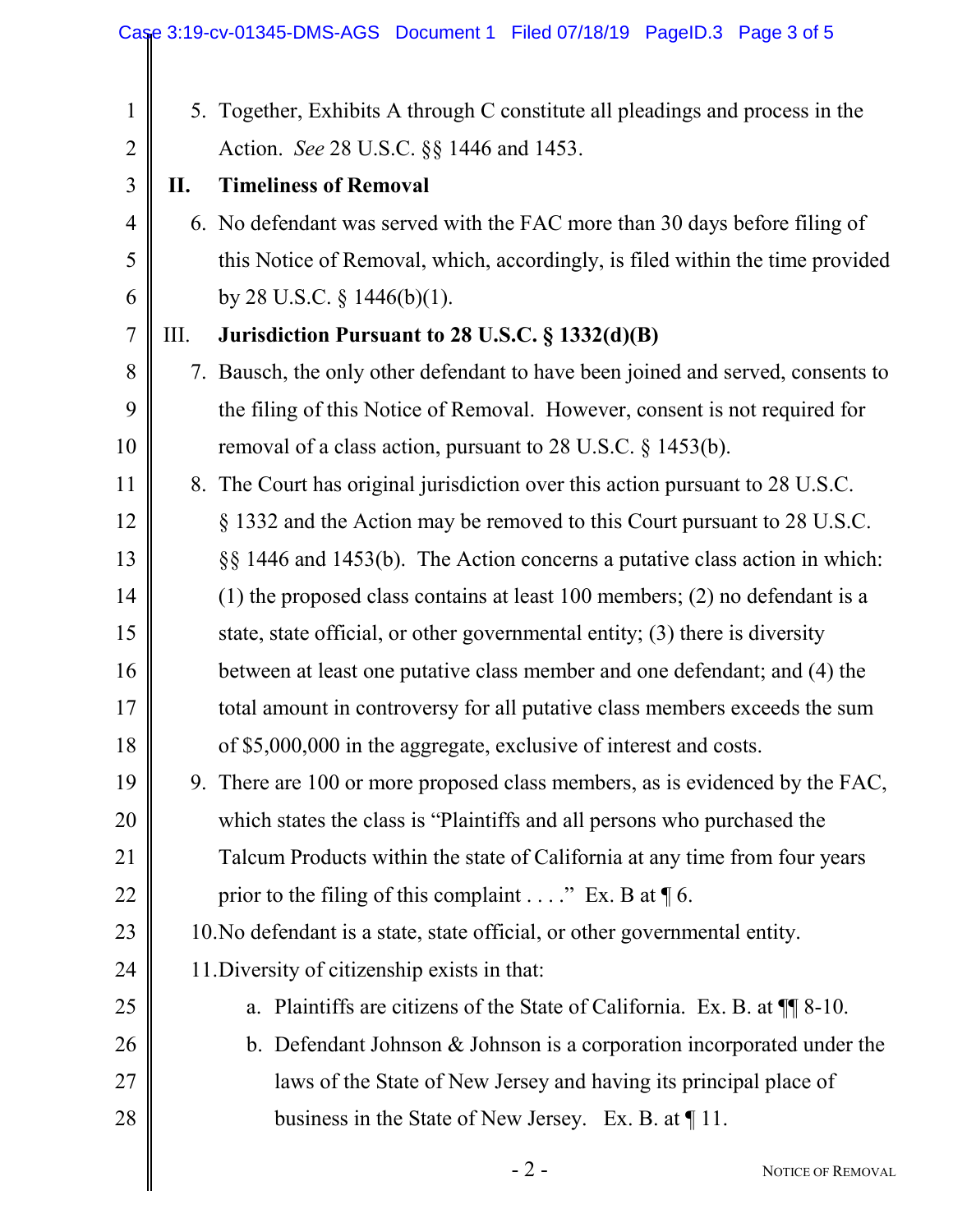|                | Case 3:19-cv-01345-DMS-AGS Document 1 Filed 07/18/19 PageID.4 Page 4 of 5            |  |  |  |  |
|----------------|--------------------------------------------------------------------------------------|--|--|--|--|
|                |                                                                                      |  |  |  |  |
| $\mathbf{1}$   | c. Defendant JJCI is a corporation incorporated under the laws of the                |  |  |  |  |
| $\overline{2}$ | State of New Jersey and having its principal place of business in New                |  |  |  |  |
| $\mathfrak{Z}$ | Jersey. Ex. B. at $\P$ 16.                                                           |  |  |  |  |
| $\overline{4}$ | d. Defendant Bausch is a limited liability company incorporated under                |  |  |  |  |
| 5              | the laws of the State of Delaware and having its principal place of                  |  |  |  |  |
| 6              | business in New Jersey.                                                              |  |  |  |  |
| 7              | e. The citizenship of the unnamed ("Doe") defendants is not relevant for             |  |  |  |  |
| 8              | the purposes of determining diversity jurisdiction. 28 U.S.C.                        |  |  |  |  |
| 9              | § 1441(b)(1).                                                                        |  |  |  |  |
| 10             | 12. A notice of removal "need include only a plausible allegation that the amount    |  |  |  |  |
| 11             | in controversy exceeds the jurisdictional threshold." Dart Cherokee Basin,           |  |  |  |  |
| 12             | 135 S. Ct. at 554. A sum stated in a complaint generally is "deemed to be the        |  |  |  |  |
| 13             | amount in controversy." Id. at 551; see also Richmond v. Allstate Ins. Co.,          |  |  |  |  |
| 14             | 897 F. Supp. 447, 449 (S.D. Cal. 1995); Pachinger v. MGM Grand Hotel-Las             |  |  |  |  |
| 15             | Vegas, Inc., 802 F.2d 362, 363 (9th Cir. 1986) ("The amount in controversy           |  |  |  |  |
| 16             | is normally determined from the face of the pleadings."). The calculation of         |  |  |  |  |
| 17             | the amount in controversy takes into account claims for "general" damages,           |  |  |  |  |
| 18             | "special" damages, punitive damages if recoverable as a matter of law, and           |  |  |  |  |
| 19             | attorneys' fees recoverable by statute. See Pachinger, 802 F.2d at 363.              |  |  |  |  |
| 20             | 13. In this case, it is plain from the face of the Complaint that Plaintiffs seek    |  |  |  |  |
| 21             | more than \$5,000,000. Plaintiffs allege that, among other things, they seek         |  |  |  |  |
| 22             | restitution in the amount of "hundreds of millions of dollars" related to            |  |  |  |  |
| 23             | talcum powder product sales, as well as attorneys' fees. See Ex. B, $\P$ 107,        |  |  |  |  |
| 24             | 114, 129.                                                                            |  |  |  |  |
| 25             | IV.<br><b>Venue</b>                                                                  |  |  |  |  |
| 26             | 14. Plaintiffs originally brought this action in the Superior Court for the State of |  |  |  |  |
| 27             | California, County of San Diego. Pursuant to 28 U.S.C. $\S$ 84(d) the removal        |  |  |  |  |
| 28             | venue for this case is the United States District Court for the Southern             |  |  |  |  |
|                | $-3-$<br>NOTICE OF REMOVAL                                                           |  |  |  |  |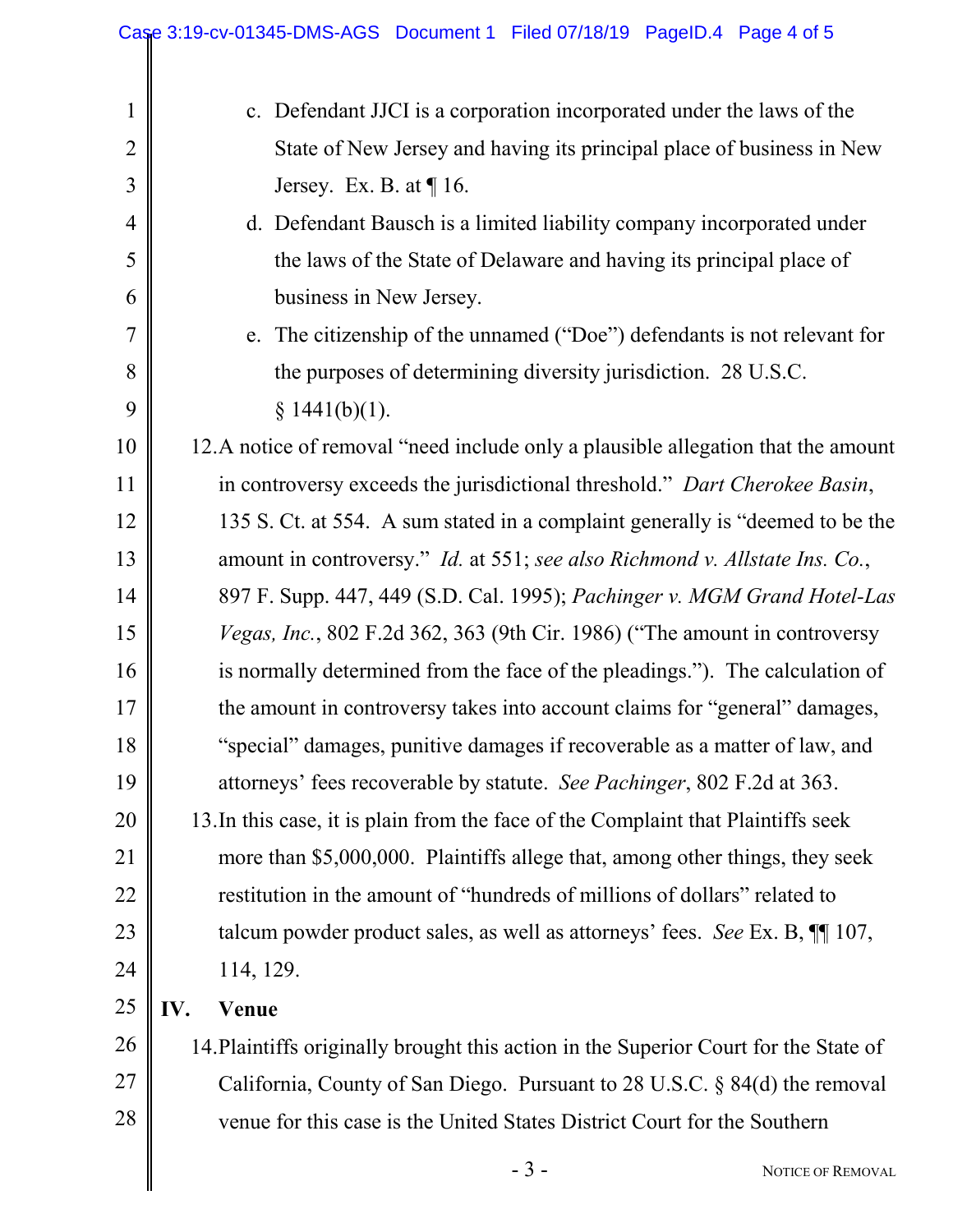|                | Case 3:19-cv-01345-DMS-AGS Document 1 Filed 07/18/19 PageID.5 Page 5 of 5         |  |  |  |  |  |
|----------------|-----------------------------------------------------------------------------------|--|--|--|--|--|
| 1              | District of California. Pursuant to 28 U.S.C. § 1404(a), JJCI will seek a         |  |  |  |  |  |
| $\overline{2}$ | permissive transfer of venue to the Central District of California.               |  |  |  |  |  |
| 3              | <b>Notice to Plaintiffs</b><br>V.                                                 |  |  |  |  |  |
| 4              | 15. Contemporaneously with the filing of this Notice of Removal in the United     |  |  |  |  |  |
| 5              | States District Court for the Southern District of California, Defendant JJCI     |  |  |  |  |  |
| 6              | will give written notice of such filing to all adverse parties — specifically,    |  |  |  |  |  |
| 7              | Plaintiffs' counsel of record:                                                    |  |  |  |  |  |
| 8              | Mark D. Potter and James M. Treglio<br>Potter Handy LLP                           |  |  |  |  |  |
| 9              | 9845 Erma Road                                                                    |  |  |  |  |  |
| 10             | Suite 300<br>San Diego, CA 92131                                                  |  |  |  |  |  |
| 11             | 16. Defendant JJCI will file a copy of the Notice of Removal with the Clerk of    |  |  |  |  |  |
| 12             | the Court for the Superior Court of the County of San Diego, California,          |  |  |  |  |  |
| 13             | pursuant to 28 U.S.C. $\S$ 1446(d).                                               |  |  |  |  |  |
| 14             | 17. Because this Court has original jurisdiction of the Action, because diversity |  |  |  |  |  |
| 15             | of citizenship exists, and because the amount in controversy exceeds \$5          |  |  |  |  |  |
| 16             | million, Defendant hereby removes the Action to this Court.                       |  |  |  |  |  |
| 17             |                                                                                   |  |  |  |  |  |
| 18             | July 18, 2019<br>Dated:<br><b>STACY W. HARRISON</b>                               |  |  |  |  |  |
| 19             | RRICK, HERRINGTON &<br><b>SUTCLIFFE LLP</b>                                       |  |  |  |  |  |
| 20             |                                                                                   |  |  |  |  |  |
| 21             | By: /s/ Stacy W. Harrison<br>STACY W. HARRISON                                    |  |  |  |  |  |
| 22             | Attorneys for Defendant<br>Johnson & Johnson Consumer Inc.                        |  |  |  |  |  |
| 23             |                                                                                   |  |  |  |  |  |
| 24             |                                                                                   |  |  |  |  |  |
| 25             |                                                                                   |  |  |  |  |  |
| 26             |                                                                                   |  |  |  |  |  |
| 27             |                                                                                   |  |  |  |  |  |
| 28             |                                                                                   |  |  |  |  |  |
|                | $-4-$<br>NOTICE OF REMOVAL                                                        |  |  |  |  |  |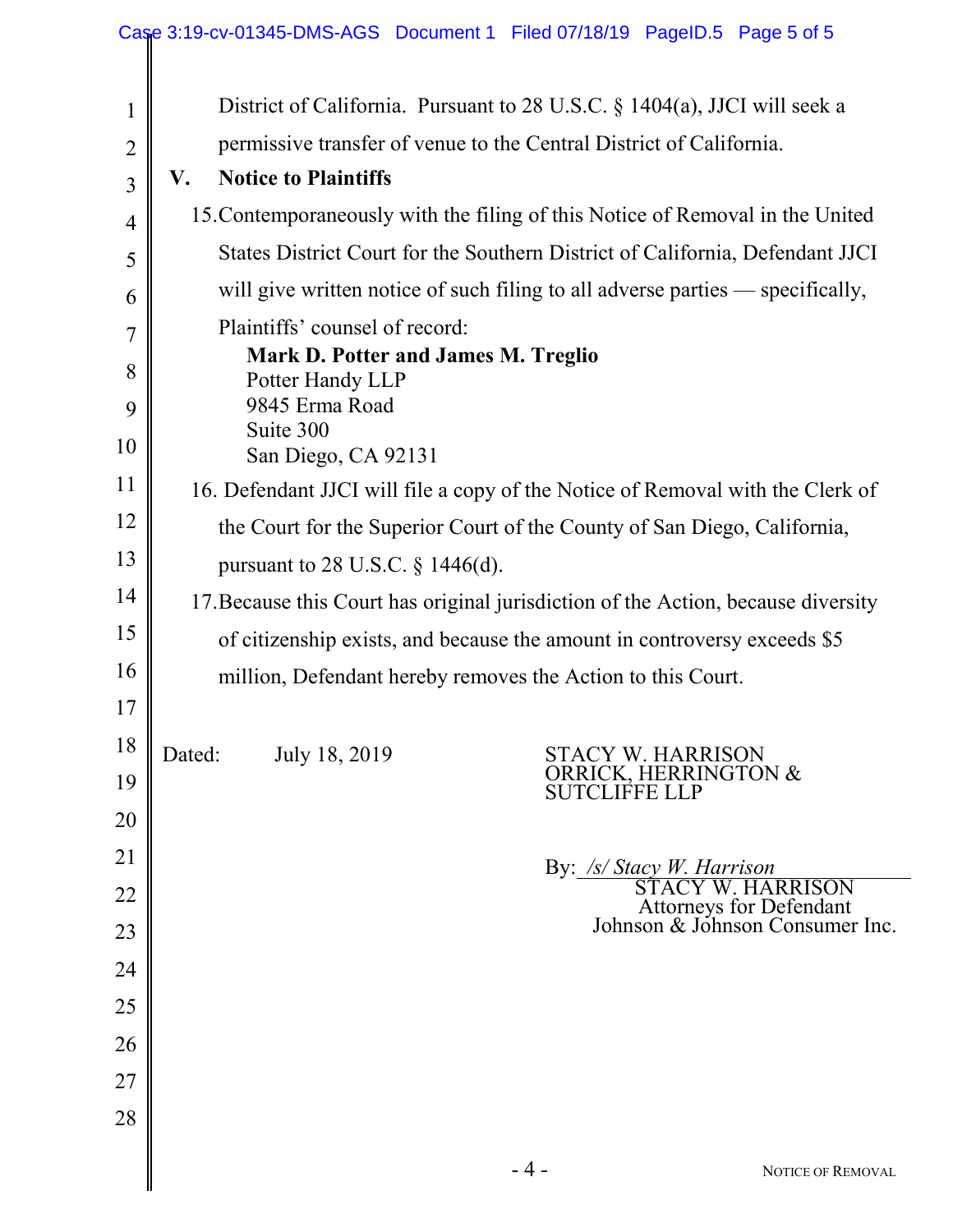# IS 44 (Rev. 06/1 $\frac{C}{C}$ ase 3:19-cv-01345-DMS-AGS  $\sqrt{PPC}$ WER<sup>1</sup>SHEE<sup>1</sup>P7/18/19 PageID.6 Page 1 of 3

The JS 44 civil cover sheet and the information contained herein neither replace nor supplement the filing and service of pleadings or other papers as required by law, except as provided by local rules of court. This form,

| I. (a) PLAINTIFFS<br>Louisa Gutierrez, an individual, Debbie Luna, an individual, on behalf of<br>themselves and all persons similarly situated |                                                                                                                                                |                                                   |  | <b>DEFENDANTS</b><br>Johnson & Johnson, Johnson & Johnson Consumer, Inc., Bausch<br>Health US, LLC, f/k/a Valeant Pharmaceuticals North America LLC.<br>and DOES 1-100, inclusive |                                                  |                                                                       |                                                             |                                              |          |  |
|-------------------------------------------------------------------------------------------------------------------------------------------------|------------------------------------------------------------------------------------------------------------------------------------------------|---------------------------------------------------|--|-----------------------------------------------------------------------------------------------------------------------------------------------------------------------------------|--------------------------------------------------|-----------------------------------------------------------------------|-------------------------------------------------------------|----------------------------------------------|----------|--|
| (b) County of Residence of First Listed Plaintiff                                                                                               |                                                                                                                                                | Riverside County, CA                              |  | Middlesex County, NJ<br>County of Residence of First Listed Defendant                                                                                                             |                                                  |                                                                       |                                                             |                                              |          |  |
|                                                                                                                                                 | (EXCEPT IN U.S. PLAINTIFF CASES)                                                                                                               |                                                   |  |                                                                                                                                                                                   |                                                  | (IN U.S. PLAINTIFF CASES ONLY)                                        |                                                             |                                              |          |  |
|                                                                                                                                                 |                                                                                                                                                |                                                   |  | IN LAND CONDEMNATION CASES, USE THE LOCATION OF<br>NOTE:<br>THE TRACT OF LAND INVOLVED.                                                                                           |                                                  |                                                                       |                                                             |                                              |          |  |
| (c) Attorneys (Firm Name, Address, and Telephone Number)                                                                                        |                                                                                                                                                |                                                   |  | Attorneys (If Known)                                                                                                                                                              |                                                  |                                                                       |                                                             |                                              |          |  |
| See attachment                                                                                                                                  |                                                                                                                                                |                                                   |  | See attachment                                                                                                                                                                    |                                                  | '19 CV 1345 DMS AGS                                                   |                                                             |                                              |          |  |
| <b>II. BASIS OF JURISDICTION</b> (Place an "X" in One Box Only)                                                                                 |                                                                                                                                                |                                                   |  | <b>III. CITIZENSHIP OF PRINCIPAL PARTIES</b> (Place an "X" in One Box for Plaintiff<br>(For Diversity Cases Only)                                                                 |                                                  |                                                                       | and One Box for Defendant)                                  |                                              |          |  |
| $\Box$ 1 U.S. Government                                                                                                                        | $\Box$ 3 Federal Ouestion                                                                                                                      |                                                   |  |                                                                                                                                                                                   | <b>DEF</b><br>PTF                                |                                                                       |                                                             | PTF                                          | DEF      |  |
| Plaintiff                                                                                                                                       | (U.S. Government Not a Party)                                                                                                                  |                                                   |  | Citizen of This State                                                                                                                                                             | $\mathbf{\times}$ 1                              | $\Box$ 1 Incorporated or Principal Place<br>of Business In This State |                                                             | $\Box$ 4                                     | $\Box$ 4 |  |
| $\Box$ 2 U.S. Government<br>Defendant                                                                                                           | $\mathbf{\times}$ 4 Diversity                                                                                                                  | (Indicate Citizenship of Parties in Item III)     |  | Citizen of Another State                                                                                                                                                          | $\Box$ 2                                         | 1 2 Incorporated and Principal Place<br>of Business In Another State  | <b>区</b> 5<br>$\Box$ 5                                      |                                              |          |  |
|                                                                                                                                                 |                                                                                                                                                |                                                   |  | Citizen or Subject of a<br>Foreign Country                                                                                                                                        | $\Box$ 3                                         | $\Box$ 3 Foreign Nation                                               |                                                             | $\Box$ 6                                     | $\Box$ 6 |  |
| <b>IV. NATURE OF SUIT</b> (Place an "X" in One Box Only)                                                                                        |                                                                                                                                                |                                                   |  |                                                                                                                                                                                   |                                                  | Click here for: Nature of Suit Code Descriptions.                     |                                                             |                                              |          |  |
| <b>CONTRACT</b><br>$\Box$ 110 Insurance                                                                                                         | PERSONAL INJURY                                                                                                                                | <b>TORTS</b><br>PERSONAL INJURY                   |  | <b>FORFEITURE/PENALTY</b><br>□ 625 Drug Related Seizure                                                                                                                           |                                                  | <b>BANKRUPTCY</b><br>1 422 Appeal 28 USC 158                          | 375 False Claims Act                                        | <b>OTHER STATUTES</b>                        |          |  |
| $\Box$ 120 Marine                                                                                                                               | $\Box$ 310 Airplane<br>315 Airplane Product                                                                                                    | 365 Personal Injury -                             |  | of Property 21 USC 881                                                                                                                                                            | 423 Withdrawal                                   |                                                                       | $\Box$ 376 Qui Tam (31 USC                                  |                                              |          |  |
| $\Box$ 130 Miller Act<br>$\Box$ 140 Negotiable Instrument                                                                                       | Liability                                                                                                                                      | Product Liability<br>367 Health Care/             |  | $\Box$ 690 Other                                                                                                                                                                  |                                                  | 28 USC 157                                                            |                                                             | 3729(a)<br>$\Box$ 400 State Reapportionment  |          |  |
| $\Box$ 150 Recovery of Overpayment<br>& Enforcement of Judgment                                                                                 | $\Box$ 320 Assault, Libel &<br>Slander                                                                                                         | Pharmaceutical<br>Personal Injury                 |  |                                                                                                                                                                                   | $\Box$ 820 Copyrights                            | <b>PROPERTY RIGHTS</b>                                                | $\Box$ 410 Antitrust<br>$\Box$ 430 Banks and Banking        |                                              |          |  |
| 151 Medicare Act                                                                                                                                | 330 Federal Employers'                                                                                                                         | Product Liability                                 |  |                                                                                                                                                                                   | □ 830 Patent                                     |                                                                       | $\Box$ 450 Commerce                                         |                                              |          |  |
| □ 152 Recovery of Defaulted<br><b>Student Loans</b>                                                                                             | 368 Asbestos Personal<br>Liability<br>340 Marine<br><b>Injury Product</b><br>345 Marine Product<br>Liability<br>PERSONAL PROPERTY<br>Liability |                                                   |  |                                                                                                                                                                                   | 335 Patent - Abbreviated<br>New Drug Application |                                                                       | $\Box$ 460 Deportation<br>1 470 Racketeer Influenced and    |                                              |          |  |
| (Excludes Veterans)<br>$\Box$ 153 Recovery of Overpayment                                                                                       |                                                                                                                                                |                                                   |  | <b>LABOR</b>                                                                                                                                                                      |                                                  | □ 840 Trademark<br><b>SOCIAL SECURITY</b>                             |                                                             | Corrupt Organizations<br>480 Consumer Credit |          |  |
| of Veteran's Benefits                                                                                                                           | 350 Motor Vehicle                                                                                                                              | 370 Other Fraud                                   |  | 710 Fair Labor Standards                                                                                                                                                          | $\Box$ 861 HIA (1395ff)                          |                                                                       | □ 490 Cable/Sat TV                                          |                                              |          |  |
| $\Box$ 160 Stockholders' Suits<br>190 Other Contract                                                                                            | □ 355 Motor Vehicle<br><b>Product Liability</b>                                                                                                | $\Box$ 371 Truth in Lending<br>380 Other Personal |  | Act<br>720 Labor/Management                                                                                                                                                       |                                                  | $\Box$ 862 Black Lung (923)<br>$\Box$ 863 DIWC/DIWW (405(g))          | □ 850 Securities/Commodities/<br>Exchange                   |                                              |          |  |
| 195 Contract Product Liability<br>$\Box$ 196 Franchise                                                                                          | 360 Other Personal<br>Injury                                                                                                                   | <b>Property Damage</b><br>385 Property Damage     |  | Relations<br>740 Railway Labor Act                                                                                                                                                | □ 864 SSID Title XVI<br>$\Box$ 865 RSI (405(g))  |                                                                       | □ 890 Other Statutory Actions<br>□ 891 Agricultural Acts    |                                              |          |  |
|                                                                                                                                                 | $\Box$ 362 Personal Injury -                                                                                                                   | Product Liability                                 |  | 751 Family and Medical<br>Leave Act                                                                                                                                               |                                                  |                                                                       | □ 893 Environmental Matters<br>□ 895 Freedom of Information |                                              |          |  |
| <b>REAL PROPERTY</b>                                                                                                                            | Medical Malpractice<br><b>CIVIL RIGHTS</b>                                                                                                     | <b>PRISONER PETITIONS</b>                         |  | 790 Other Labor Litigation                                                                                                                                                        |                                                  | <b>FEDERAL TAX SUITS</b>                                              | Act                                                         |                                              |          |  |
| 210 Land Condemnation<br>$\Box$ 220 Foreclosure                                                                                                 | $\Box$ 440 Other Civil Rights<br>$\Box$ 441 Voting                                                                                             | <b>Habeas Corpus:</b><br>463 Alien Detainee       |  | 791 Employee Retirement<br>Income Security Act                                                                                                                                    |                                                  | $\Box$ 870 Taxes (U.S. Plaintiff<br>or Defendant)                     | □ 896 Arbitration<br>□ 899 Administrative Procedure         |                                              |          |  |
| □ 230 Rent Lease & Ejectment                                                                                                                    | $\Box$ 442 Employment                                                                                                                          | □ 510 Motions to Vacate                           |  |                                                                                                                                                                                   |                                                  | □ 871 IRS-Third Party                                                 |                                                             | Act/Review or Appeal of                      |          |  |
| $\Box$ 240 Torts to Land<br>245 Tort Product Liability                                                                                          | $\Box$ 443 Housing/<br>Accommodations                                                                                                          | Sentence<br>□ 530 General                         |  |                                                                                                                                                                                   |                                                  | 26 USC 7609                                                           | $\Box$ 950 Constitutionality of                             | <b>Agency Decision</b>                       |          |  |
| 290 All Other Real Property                                                                                                                     | $\Box$ 445 Amer. w/Disabilities -<br>Employment                                                                                                | 535 Death Penalty<br>Other:                       |  | <b>IMMIGRATION</b><br>462 Naturalization Application                                                                                                                              |                                                  |                                                                       | <b>State Statutes</b>                                       |                                              |          |  |
|                                                                                                                                                 | $\Box$ 446 Amer. w/Disabilities -                                                                                                              | $\Box$ 540 Mandamus & Other                       |  | $\Box$ 465 Other Immigration                                                                                                                                                      |                                                  |                                                                       |                                                             |                                              |          |  |
|                                                                                                                                                 | Other<br>□ 448 Education                                                                                                                       | $\Box$ 550 Civil Rights<br>555 Prison Condition   |  | Actions                                                                                                                                                                           |                                                  |                                                                       |                                                             |                                              |          |  |
|                                                                                                                                                 |                                                                                                                                                | 560 Civil Detainee -<br>Conditions of             |  |                                                                                                                                                                                   |                                                  |                                                                       |                                                             |                                              |          |  |
|                                                                                                                                                 |                                                                                                                                                | Confinement                                       |  |                                                                                                                                                                                   |                                                  |                                                                       |                                                             |                                              |          |  |
| <b>V. ORIGIN</b> (Place an "X" in One Box Only)<br>$\Box$ 1 Original                                                                            | $\mathbf{X}$ <sup>2</sup> Removed from<br>$\Box$ 3                                                                                             | Remanded from                                     |  | $\Box$ 4 Reinstated or $\Box$ 5 Transferred from                                                                                                                                  |                                                  | Multidistrict<br>□ 6                                                  |                                                             | $\Box$ 8 Multidistrict                       |          |  |
| Proceeding                                                                                                                                      | <b>State Court</b>                                                                                                                             | Appellate Court                                   |  | Reopened<br>(specify)                                                                                                                                                             | <b>Another District</b>                          | Litigation -<br>Transfer                                              |                                                             | Litigation -<br>Direct File                  |          |  |
|                                                                                                                                                 |                                                                                                                                                | 28 USC § 1332(d)(2)(a), 1446, and 1453            |  | Cite the U.S. Civil Statute under which you are filing (Do not cite jurisdictional statutes unless diversity):                                                                    |                                                  |                                                                       |                                                             |                                              |          |  |
| VI. CAUSE OF ACTION                                                                                                                             | Brief description of cause:                                                                                                                    |                                                   |  | Diversity action alleging violations of Cal. Civ. Code §1750 & Business & Professions Code §§ 17200 and 17500                                                                     |                                                  |                                                                       |                                                             |                                              |          |  |
| VII. REQUESTED IN<br><b>COMPLAINT:</b>                                                                                                          | □<br>UNDER RULE 23, F.R.Cv.P.                                                                                                                  | CHECK IF THIS IS A CLASS ACTION                   |  | <b>DEMAND \$</b><br>5,000,001.00                                                                                                                                                  |                                                  | CHECK YES only if demanded in complaint:<br><b>JURY DEMAND:</b>       | $\boxtimes$ Yes                                             | $\n  7 No$                                   |          |  |
| VIII. RELATED CASE(S)<br>IF ANY                                                                                                                 | (See instructions):                                                                                                                            | JUDGE Hon. George H. Wu                           |  |                                                                                                                                                                                   |                                                  | DOCKET NUMBER 2:18-cv-04830-GW(KSx)                                   |                                                             |                                              |          |  |
| <b>DATE</b>                                                                                                                                     |                                                                                                                                                | SIGNATURE OF ATTORNEY OF RECORD                   |  |                                                                                                                                                                                   |                                                  |                                                                       |                                                             |                                              |          |  |
| 07/18/2019                                                                                                                                      |                                                                                                                                                | /s/ Stacy W. Harrison                             |  |                                                                                                                                                                                   |                                                  |                                                                       |                                                             |                                              |          |  |
| <b>FOR OFFICE USE ONLY</b>                                                                                                                      |                                                                                                                                                |                                                   |  |                                                                                                                                                                                   |                                                  |                                                                       |                                                             |                                              |          |  |
| <b>RECEIPT#</b>                                                                                                                                 | <b>AMOUNT</b>                                                                                                                                  | <b>APPLYING IFP</b>                               |  | <b>JUDGE</b>                                                                                                                                                                      |                                                  | MAG. JUDGE                                                            |                                                             |                                              |          |  |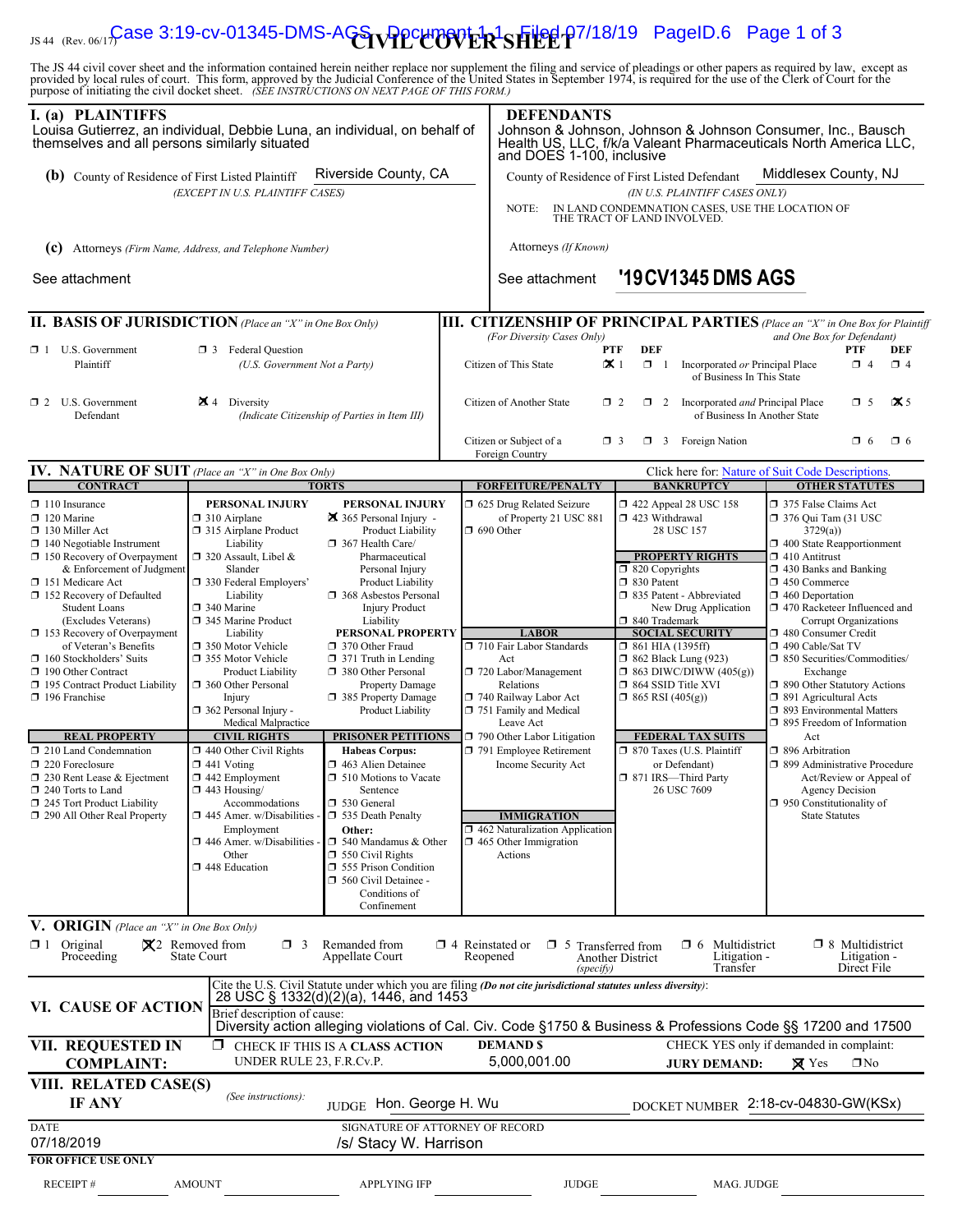#### **INSTRUCTIONS FOR ATTORNEYS COMPLETING CIVIL COVER SHEET FORM JS 44**

Authority For Civil Cover Sheet

The JS 44 civil cover sheet and the information contained herein neither replaces nor supplements the filings and service of pleading or other papers as required by law, except as provided by local rules of court. This form, approved by the Judicial Conference of the United States in September 1974, is required for the use of the Clerk of Court for the purpose of initiating the civil docket sheet. Consequently, a civil cover sheet is submitted to the Clerk of Court for each civil complaint filed. The attorney filing a case should complete the form as follows:

- **I.(a) Plaintiffs-Defendants.** Enter names (last, first, middle initial) of plaintiff and defendant. If the plaintiff or defendant is a government agency, use only the full name or standard abbreviations. If the plaintiff or defendant is an official within a government agency, identify first the agency and then the official, giving both name and title.
- **(b) County of Residence.** For each civil case filed, except U.S. plaintiff cases, enter the name of the county where the first listed plaintiff resides at the time of filing. In U.S. plaintiff cases, enter the name of the county in which the first listed defendant resides at the time of filing. (NOTE: In land condemnation cases, the county of residence of the "defendant" is the location of the tract of land involved.)
- **(c) Attorneys.** Enter the firm name, address, telephone number, and attorney of record. If there are several attorneys, list them on an attachment, noting in this section "(see attachment)".

**II. Jurisdiction.** The basis of jurisdiction is set forth under Rule 8(a), F.R.Cv.P., which requires that jurisdictions be shown in pleadings. Place an "X" in one of the boxes. If there is more than one basis of jurisdiction, precedence is given in the order shown below.

United States plaintiff. (1) Jurisdiction based on 28 U.S.C. 1345 and 1348. Suits by agencies and officers of the United States are included here. United States defendant. (2) When the plaintiff is suing the United States, its officers or agencies, place an "X" in this box.

Federal question. (3) This refers to suits under 28 U.S.C. 1331, where jurisdiction arises under the Constitution of the United States, an amendment to the Constitution, an act of Congress or a treaty of the United States. In cases where the U.S. is a party, the U.S. plaintiff or defendant code takes precedence, and box 1 or 2 should be marked.

Diversity of citizenship. (4) This refers to suits under 28 U.S.C. 1332, where parties are citizens of different states. When Box 4 is checked, the citizenship of the different parties must be checked**.** (See Section III below**; NOTE: federal question actions take precedence over diversity cases.**)

- **III. Residence (citizenship) of Principal Parties.** This section of the JS 44 is to be completed if diversity of citizenship was indicated above. Mark this section for each principal party.
- **IV. Nature of Suit.** Place an "X" in the appropriate box. If there are multiple nature of suit codes associated with the case, pick the nature of suit code that is most applicable. Click here for: Nature of Suit Code Descriptions.
- **V. Origin.** Place an "X" in one of the seven boxes.

Original Proceedings. (1) Cases which originate in the United States district courts.

Removed from State Court. (2) Proceedings initiated in state courts may be removed to the district courts under Title 28 U.S.C., Section 1441. When the petition for removal is granted, check this box.

Remanded from Appellate Court. (3) Check this box for cases remanded to the district court for further action. Use the date of remand as the filing date.

Reinstated or Reopened. (4) Check this box for cases reinstated or reopened in the district court. Use the reopening date as the filing date. Transferred from Another District. (5) For cases transferred under Title 28 U.S.C. Section 1404(a). Do not use this for within district transfers or multidistrict litigation transfers.

Multidistrict Litigation – Transfer. (6) Check this box when a multidistrict case is transferred into the district under authority of Title 28 U.S.C. Section 1407.

Multidistrict Litigation – Direct File. (8) Check this box when a multidistrict case is filed in the same district as the Master MDL docket. **PLEASE NOTE THAT THERE IS NOT AN ORIGIN CODE 7.** Origin Code 7 was used for historical records and is no longer relevant due to changes in statue.

- **VI. Cause of Action.** Report the civil statute directly related to the cause of action and give a brief description of the cause. **Do not cite jurisdictional statutes unless diversity.** Example: U.S. Civil Statute: 47 USC 553 Brief Description: Unauthorized reception of cable service
- **VII. Requested in Complaint.** Class Action. Place an "X" in this box if you are filing a class action under Rule 23, F.R.Cv.P. Demand. In this space enter the actual dollar amount being demanded or indicate other demand, such as a preliminary injunction. Jury Demand. Check the appropriate box to indicate whether or not a jury is being demanded.
- **VIII. Related Cases.** This section of the JS 44 is used to reference related pending cases, if any. If there are related pending cases, insert the docket numbers and the corresponding judge names for such cases.

**Date and Attorney Signature.** Date and sign the civil cover sheet.